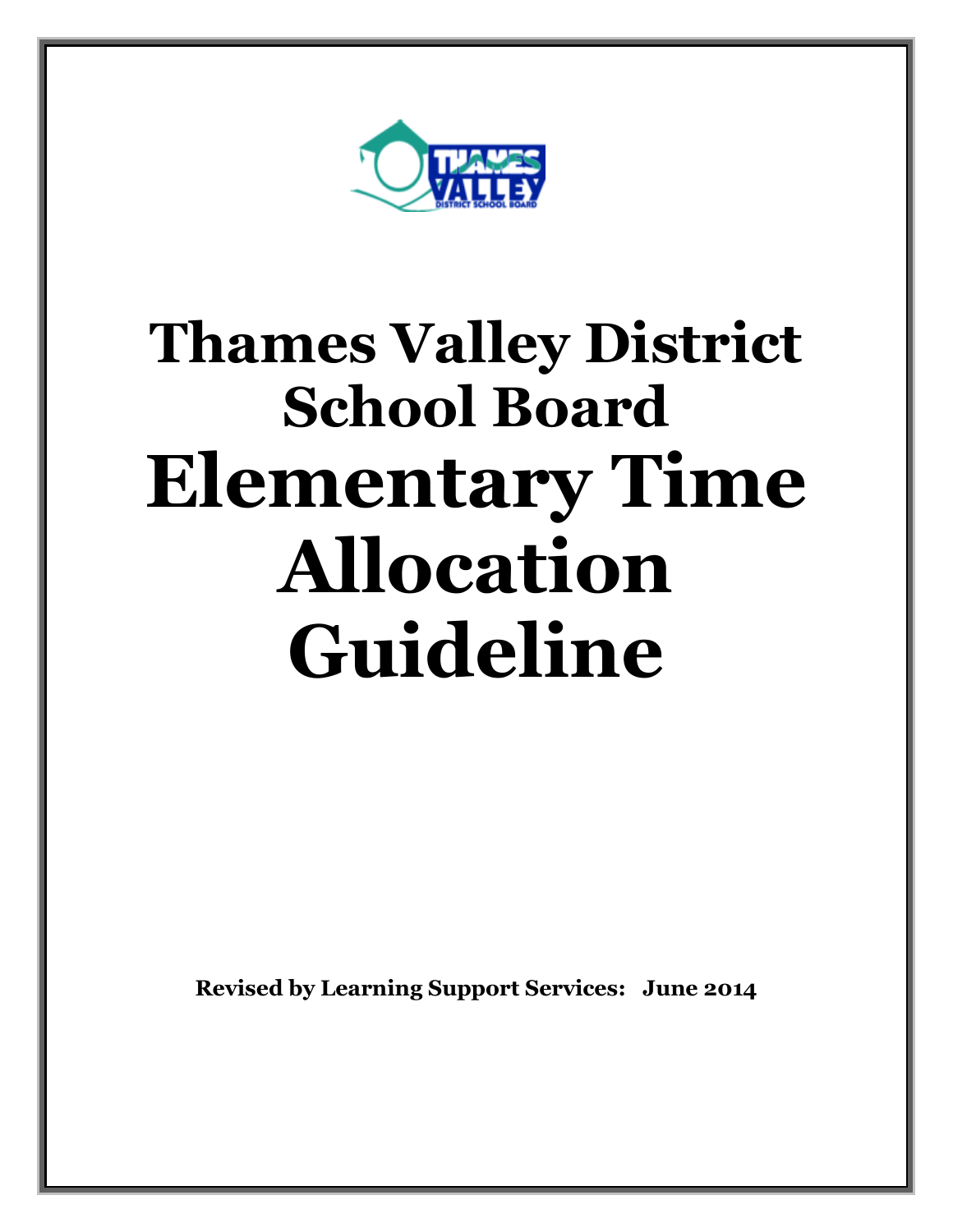## **TABLE OF CONTENTS**

| TIME ALLOCATION - GRADES 4 - 8 - FRENCH AS A                                           |
|----------------------------------------------------------------------------------------|
| TIME ALLOCATION - GRADES 4 - 8 - NATIVE                                                |
| TIME ALLOCATION - GRADES 1 - 8 FRENCH IMMERSION  5<br>AND GRADES 7 - 8 EXTENDED FRENCH |
| TIME ALLOCATION - GRADES 1 - 8 - SCIENCE                                               |
| TIME ALLOCATION - GRADES 1 - 8 - SOCIAL STUDIES,                                       |
| TIME ALLOCATION - GRADES 1 - 8 - HEALTH AND                                            |
|                                                                                        |
|                                                                                        |
|                                                                                        |
|                                                                                        |
|                                                                                        |
|                                                                                        |
|                                                                                        |
|                                                                                        |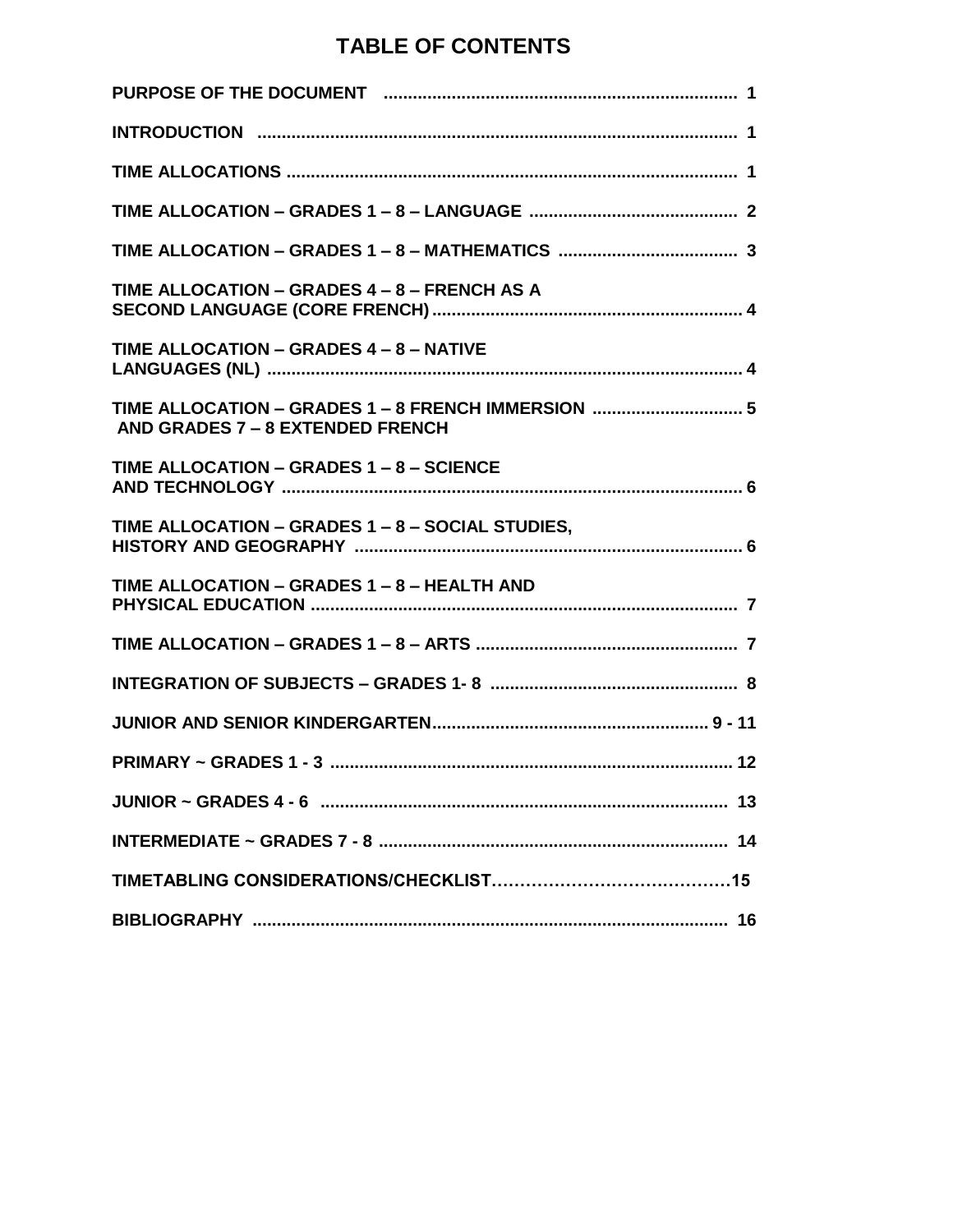## **ELEMENTARY TIME ALLOCATION GUIDELINE**

#### **Purpose of the Document**

This document is designed to be a reference tool for elementary educators to assist them in the creation of an instructional timetable that honours the integrity of all reportable subjects in the Ontario elementary curriculum and aligns with Growing Success. School staffs will make decisions based on student needs, staffing, available space and other considerations. Flexibility is a key factor.

However, the expectation is that instruction will **always** be based on the grade appropriate curriculum content.

This document is based on a ten day rolling cycle.

#### **Introduction**

The changes made to some of the Ontario elementary curriculum documents and additional provincial and board recommendations, have led to this revision of the previous TVDSB Elementary Time Allocation Guideline created in 2011. While this is a guideline only, it should be noted that there are daily time allotments expected by both the Ministry and the Thames Valley District School Board for:

> Language **Mathematics** Daily Physical Activity (D.P.A.) French As A Second Language (FSL)

#### **As stated in Ministry documents/TVDSB Expected Practices document:**

- Literacy block minimum 100 minutes per day
- Numeracy block 60 minutes per day
- Second Language (FSL or NL) an average of 38 minutes per day for grades 4 8
- Daily Physical Activity minimum of 20 minutes per day (on the days that Phys. Ed. is not scheduled)

#### **Time Allocations**

Time allocations are presented with a minimum percentage and in minutes for a ten day rolling cycle based on a 300 minute instructional day.

#### **A) Percentages**

- are designed as a reference to allow for flexibility in timetabling and integration of subject areas.
- may sometimes be over the term and not necessarily by the cycle

#### **B) Minutes**

- are expressed as a minimum number in a ten day cycle
- may be accumulated over the term and not necessarily by the cycle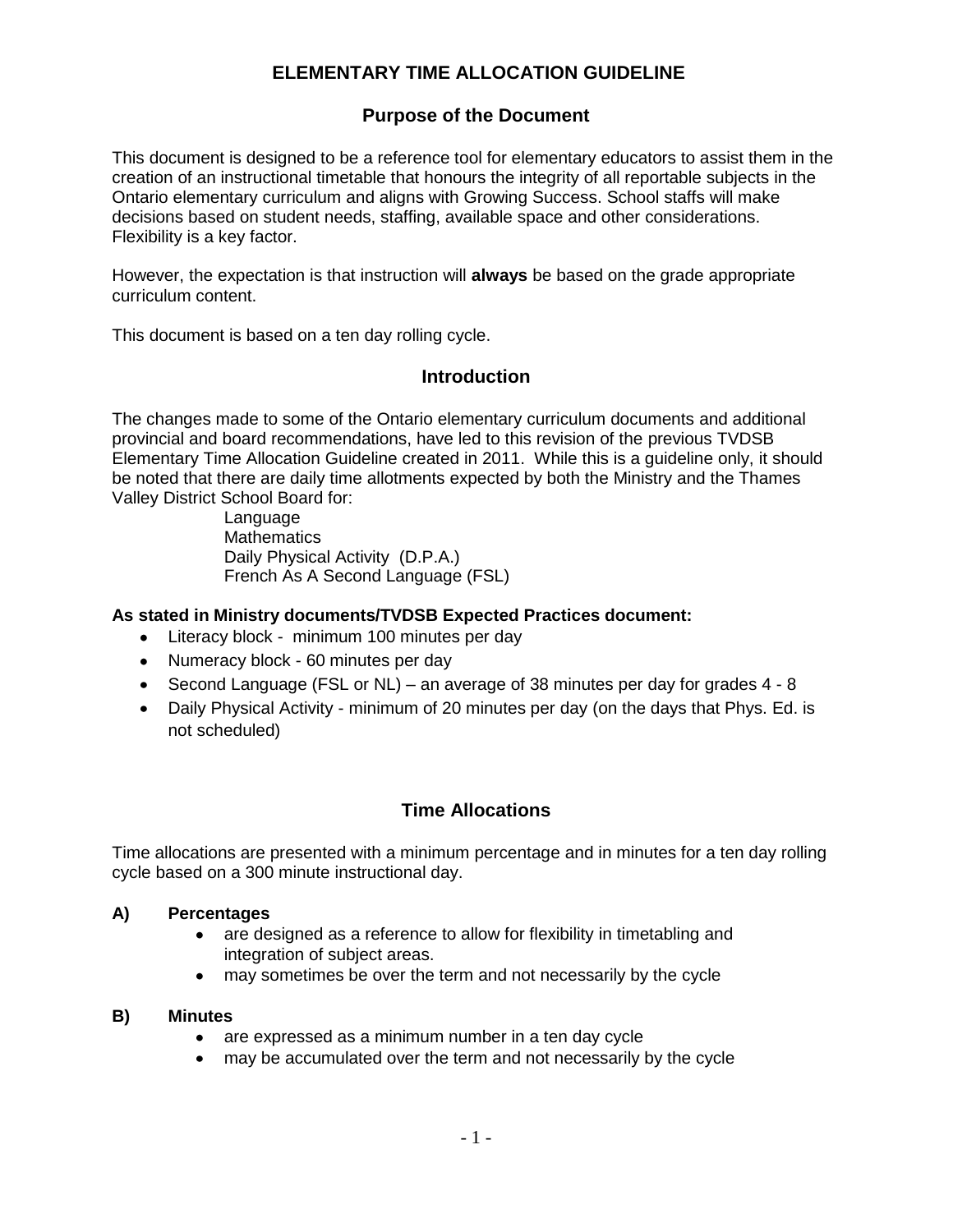## **Subject Rationale: Minimum 100 minutes per day Language Instruction and Literacy**

- Literacy learning blocks must be a minimum of 100 minutes daily. When it is necessary to break up the 100 minute block, "teachers are encouraged to find large blocks of time, for example, two 60 minute blocks or three 40 minute blocks, where possible." [\(A Guide to Effective Literacy](http://www.eworkshop.on.ca/edu/resources/guides/Guide_Lit_456_Vol_3_Planning.pdf)  [Instruction, Grades 4 to 6, Volume Three, Planning and Classroom Management,](http://www.eworkshop.on.ca/edu/resources/guides/Guide_Lit_456_Vol_3_Planning.pdf) p. 46). When necessary, the literacy learning block may be separated by a recess or nutrition break.
- In the literacy learning block, modelled, shared, guided, and independent instructional strategies are used on a consistent basis.
- The amount of time on the elements of a learning block will be determined based on assessment of student achievement over time. [\(For suggested times, please see TVDSB Literacy Online.\)](http://www.tvdsb.ca/intranet/iPrograms.cfm?subpage=166393)
- Please Note: Shared Reading and Modelled Writing are essential components of daily practice. (See the Importance of Explicit Instruction [Volume 1 of A Guide to Effective Literacy Instruction](http://eworkshop.on.ca/edu/resources/guides/Guide_Lit_456_Vol_1_Assessement.pdf) grades 4 to 6, p.90)
- Teachers may incorporate other instructional approaches with flexibility in order to meet student needs as demonstrated through assessment.

## **Each Literacy Block should include time for the following**:

- explicit teaching through modelled, shared and guided approaches
- opportunities for practice and application during guided and independent activities  $\bullet$
- intentionally planned opportunities for purposeful talk
- personal reflection

## **Sample Literacy Block (as reflected on timetable and on daybook)**

| <b>Sample</b>                   |
|---------------------------------|
| <b>Shared Reading</b>           |
| Modelled/Shared Writing         |
| Independent Reading/Writing and |
| <b>Guided Reading</b>           |
| <b>Read Aloud</b>               |
| Reflection                      |

This sample is adapted from the Intermediate TVDSB Balanced Literacy document demonstrating how the Literacy Block can be used to integrate Reading and Writing. **The components do not need to be taught in the order outlined at left**. *[\(A Guide to Effective](http://eworkshop.on.ca/edu/resources/guides/Guide_Lit_456_Vol_1_Assessement.pdf)  [Literacy Instruction -](http://eworkshop.on.ca/edu/resources/guides/Guide_Lit_456_Vol_1_Assessement.pdf) grades 4 - 6, Volume 1, p. 89)*

#### **The Literacy Learning Block and Cross-Curricular Integration**

Learning Blocks allow teachers to "optimize instruction through cross-curricular integration. The Arts, Science, and Social Studies should be integrated with reading, writing, oral communication, and media literacy whenever possible."

*[\(A Guide to Effective Literacy Instruction -](http://www.eworkshop.on.ca/edu/resources/guides/Guide_Lit_456_Vol_3_Planning.pdf) grades 4-6, Volume 3, page 48)*

For additional ideas on planning for cross-curricular integration, please see:

- [A Guide to Effective Literacy Instruction, Volume 3, p. 17 -](http://www.eworkshop.on.ca/edu/resources/guides/Guide_Lit_456_Vol_3_Planning.pdf) 19 and 46 48
- [The Ontario Curriculum Grades 1 -](http://www.edu.gov.on.ca/eng/curriculum/elementary/language.html) 8: Language, p. 23 24  $\bullet$
- [Learning Blocks for Literacy and Numeracy, Secretariat Special Edition #1, Capacity Building](http://www.edu.gov.on.ca/eng/literacynumeracy/inspire/research/learningblocks.pdf)  **[Series](http://www.edu.gov.on.ca/eng/literacynumeracy/inspire/research/learningblocks.pdf)**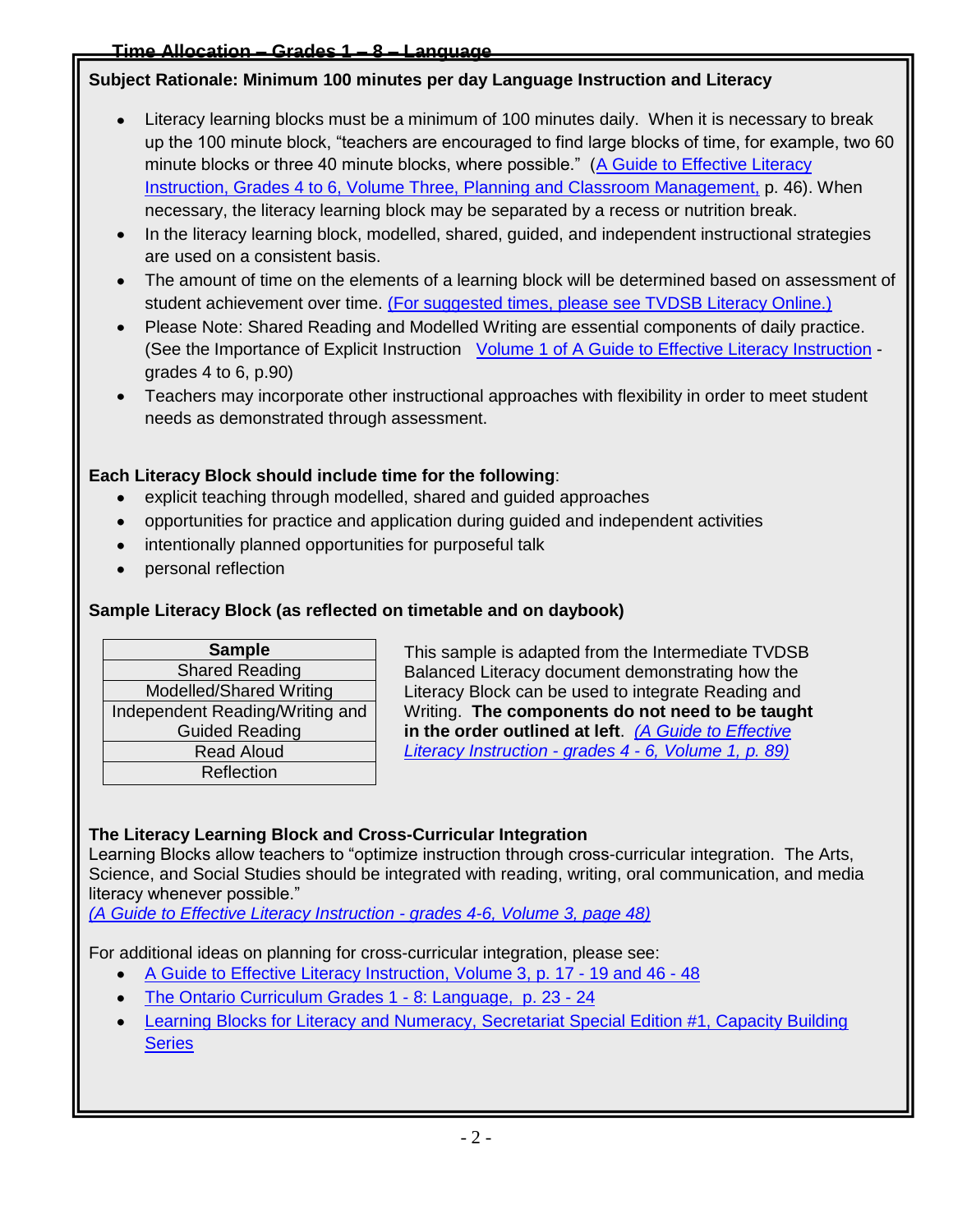#### **Subject Rationale: Teaching Mathematics through Problem Solving**

An effective model for organizing a problem solving lesson is the *Three Part Lesson Plan*. This Three Part Lesson Plan takes time, at least a **60 minute block each day**, to be done effectively. This format is applicable from grades 1 to 8, and in fact all the Ministry Guides are in this format, as are the TIPS4RM lessons for grades 7 and 8.

#### **1. Getting Started/Minds On:**

- $\bullet$ Activates prior knowledge
- Engages students in the problem-solving situation

#### **2. Working On It/Action:**

- Whole group, small group, or independent  $\bullet$
- Students explore and develop strategies and concepts

#### **3. Reflect and Connect/Consolidation:**

- Discussing, sharing and analyzing solutions
- Check of conceptual understanding, emphasizing key strategies
- Students undertake independent practice to inform student and teacher next steps

#### **Timetabling Suggestions:**

- The 60 minute block could be separated by recess if necessary. The Reflect & Connect  $\bullet$ portion of the Three Part Lesson could effectively be carried out after a break. At this time the teacher would have students discuss and share their solutions and emphasize key concepts.
- All five strands of math should be taught by the same teacher. This enables the important connections to be made across strands, and helps build conceptual understanding.

| Term 1                                          | Term 2                                                                                                                        |
|-------------------------------------------------|-------------------------------------------------------------------------------------------------------------------------------|
| <b>Number Sense &amp; Numeration:</b>           | <b>Number Sense &amp; Numeration:</b>                                                                                         |
| <b>Quantity Relationships (whole numbers)</b>   | <b>Quantity Relationships (part numbers)</b>                                                                                  |
| <b>Operational Sense</b>                        | <b>Operational Sense</b>                                                                                                      |
| Counting                                        | Counting                                                                                                                      |
|                                                 | <b>Measurement</b> (report in Term 2)<br><b>Attributes, Units &amp; Measurement Sense</b><br><b>Measurement Relationships</b> |
| <b>Geometry &amp; Spatial Sense</b>             | <b>Geometry &amp; Spatial Sense</b>                                                                                           |
| Properties of Two-Dimensional Shapes and Three- | <b>Location and Movement</b>                                                                                                  |
| <b>Dimensional Figures</b>                      |                                                                                                                               |
| <b>Geometric Relationships</b>                  |                                                                                                                               |
| <b>Patterning and Algebra</b>                   | <b>Patterning and Algebra</b>                                                                                                 |
| <b>Patterns and Relationships</b>               | <b>Expressions and Equality</b>                                                                                               |
|                                                 |                                                                                                                               |
| Data Management and Probability                 | <b>Data Management and Probability</b>                                                                                        |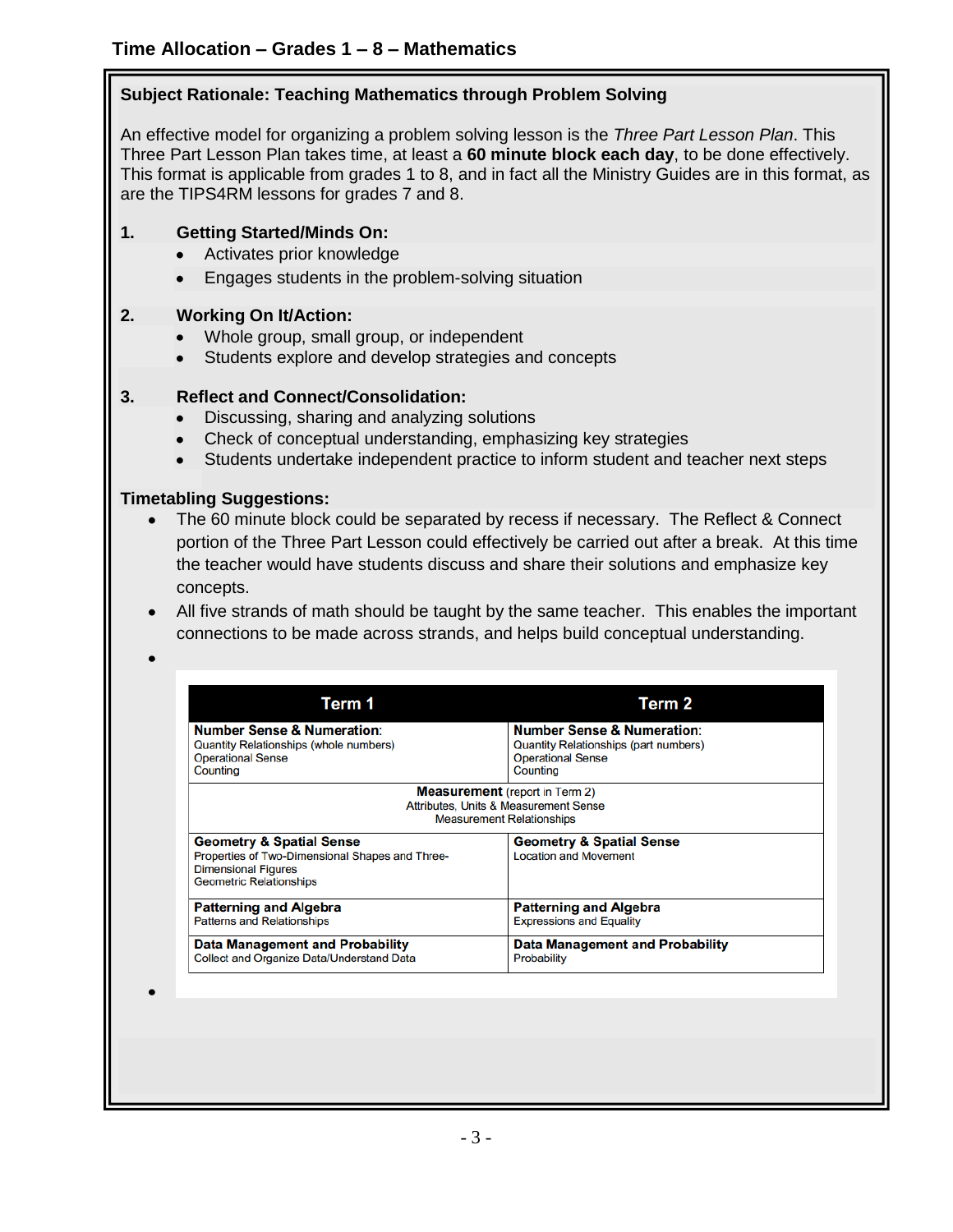#### **Subject Rationale: Grades 4 – 8 Core French**

- must have a minimum of 600 hours of instruction accumulated by the end of Grade 8 which averages out to a minimum of 38 minutes per day
- must be offered in teaching blocks of no less than 30 minutes
- instruction may be every day for 40 minutes or schools operating on a balanced day may want to have 50 minute blocks for 8 days out of the 10 day cycle
- timetabling two consecutive days without French should be avoided
- a large proportion of time must /should be spent on listening and speaking. Therefore, consideration should be given to the challenges associated with conducting an oral program, especially in combined classes

The Independent Procedure for TVDSB is located under Policies and Procedures on the board's web site under [French as a Second Language Core French -](http://www.tvdsb.ca/files/filesystem/FSL_CoreFrench_Elementary.pdf) elementary

"Core French is mandatory from Grades 4 to 8 for all students in English-language elementary schools. Students entering Grade 4 must receive French instruction in every year from Grade 4 to Grade 8 and must have accumulated a minimum of 600 hours of French instruction by the end of Grade 8. Once an instructional sequence has begun, the program must continue uninterrupted to Grade 8. School boards are encouraged to consider alternative timetabling for Core French program delivery to maximize learning for students." (*The Ontario Curriculum French As a Second Language: Core French Grades 4-8, 2013. p.15)*

#### **Time Allocation - Grades 4 - 8 – Native Language**

**Native language instruction is available in designated elementary schools only. (For schools with NL programs in place, the following time allocation guidelines are in place.)**

#### **Subject Rationale : Grades 4 – 8 Native Languages**

- students are to be exempted from Core French instruction if their parent/guardian decides, **after consultation with the principal)** that it is in their best interest not to receive French instruction
- is most often offered during the same teaching block as Core French instruction
- must be offered in teaching blocks of no less than 30 minutes
- instruction may be every day for 40 minutes or schools operating on a balanced day may want to have 50 minute blocks for 8 days out of the 10 day cycle

The Independent Procedure for TVDSB is located under Policies and Procedures on the board's web site under [First Nations Language Instruction](http://www.tvdsb.ca/files/filesystem/Elementary%20and%20Secondary%20Native%20Language%20Staffing%20and%20Program%20Delivery.pdf)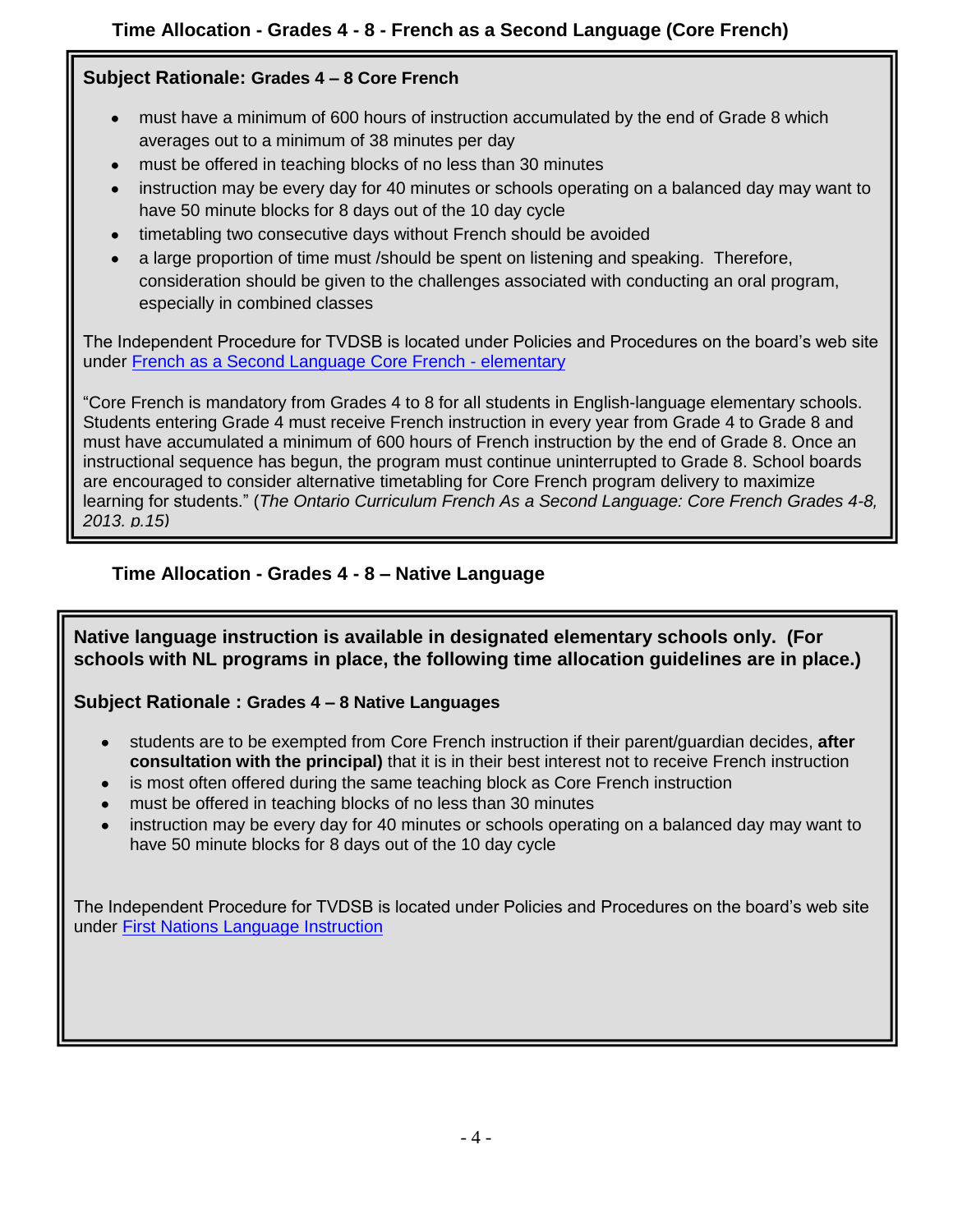#### **Time Allocation - Grades 1- 8 French Immersion and Grades 7- 8 Extended French**

#### **Subject Rationale: Grades 1 – 8 French Immersion and Grades 7 - 8 Extended French**

- have a minimum of 70% of classroom instruction conducted in French with a maximum of 30% of classroom instruction conducted in English during each term of which a minimum of 20% is dedicated to the instruction of English language skills during each term
- must have Mathematics, Social Studies, History/Geography, Science and French Language Arts taught in French;
- may include the teaching of any subjects not mentioned above in English up to a maximum 10% of classroom instruction which is dependent upon teachers' qualifications, resources, school organization, etc.;
- may have literacy blocks in French only, in English only or a combination of both (ie. 20% Explicit French language, 20% Explicit English language, 50% French in other content areas, and 10% English taught in other content areas)
- will follow a balanced literacy program as outlined in the Language section of the document on page 6 in French (see TVDSB French Immersion Balanced Literacy Document 2006);
- will follow the time allocation for all subjects found in this document given the above parameters.

"For subjects other than FSL that are taught in French in an Extended French or French Immersion program, the expectations in each grade are those outlined in the English-language curriculum policy documents. It is recognized that programs in these subject areas may need to be adapted to meet the needs of students who are studying the subjects in French instead of in English." *The Ontario Curriculum - French As a Second Language: Extended French - Grades 4-8 French Immersion Grades 1-8* 2013. Pg. 16

The Independent Procedure for TVDSB can be found under Policies and Procedures on the board's web site under [French As A Second Language French: Immersion and Extended Elementary](http://www.tvdsb.ca/files/filesystem/French%20as%20a%20Second%20Language%20Immers%20&%20Extend%20Elem%20Jun07.pdf)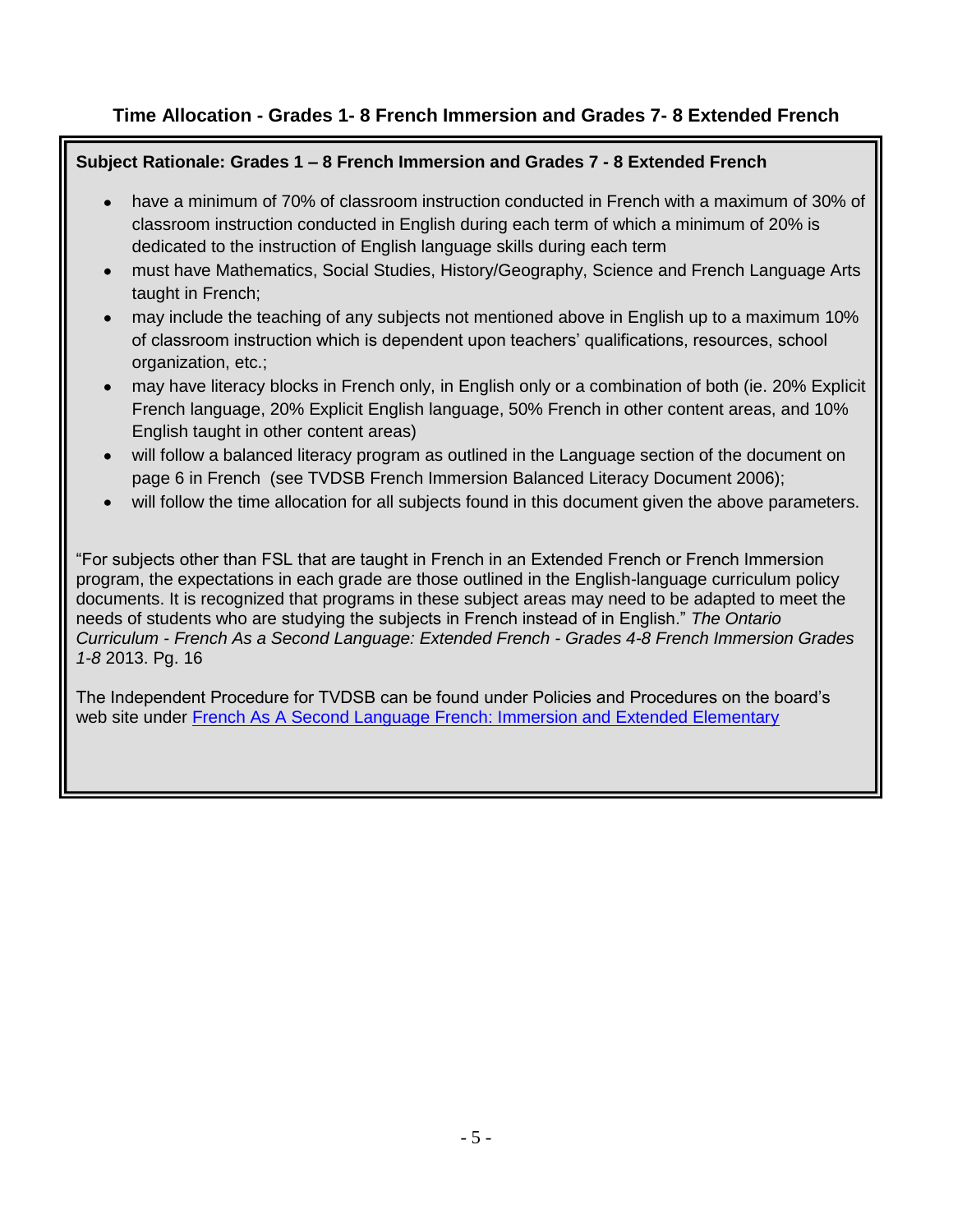#### **Subject Rationale: Science & Technology**

Science and Technology requires a dedicated time in the elementary timetable for specific exploration and experimentation taught through inquiry. In a 10 day cycle, 12-15% (360-450 minutes) should be devoted to teaching expectations found in the science and technology curriculum.

#### **Timetabling Suggestions:**

Larger blocks of time are required to allow for hands-on, investigative learning.

Ideally a minimum of 40 minutes per lesson is needed.

Consider booking double periods of S&T every other day.

Strands may be delivered in five to seven week "blocked" units. Consider alternating between a science unit and a social studies/history/geography unit. This should take place in a ratio of two science units for every one social studies or history/geography unit.

Keep in mind that both subject areas are to be addressed and reported on in all reporting periods.

#### **Integrated Learning – Suggested Sequence:**

Students should complete cross-curricular tasks and activities that "*build on, reinforce and enhance aspects of the language and mathematics curricula*." *[\(The Ontario Curriculum, Grades 1-8: Science and Technology \(2007\), p. 38](http://www.edu.gov.on.ca/eng/curriculum/elementary/scientec18currb.pdf)*)

#### **Subject Rationale: Social Studies/History/Geography**

In order to prepare students for the global community, Social Studies, History and Geography need to be adequately represented in a timetable.This may include a discrete Social Studies/History and Geography period, paired with integration into the literacy block. In a 10 day cycle, 6% or 180 minutes should be devoted to teaching expectations found in the Social Studies curriculum.

#### **Integrate Social Studies or History/Geography in the Literacy Block:**

Expectations in Social Studies, History and Geography may be addressed during the literacy block. For example, subject specific vocabulary, forms of writing and non-fiction reading material may be used during literacy instruction.

"Opportunities to relate knowledge and skills in social studies, history, and geography to wider contexts, both across the curriculum and in the world beyond the school, motivate students to learn and to become lifelong learners"

*The Ontario Curriculum, Social Studies Grades 1 - 6, History and Geography Grades 7 and 8, 2013, pg. 16*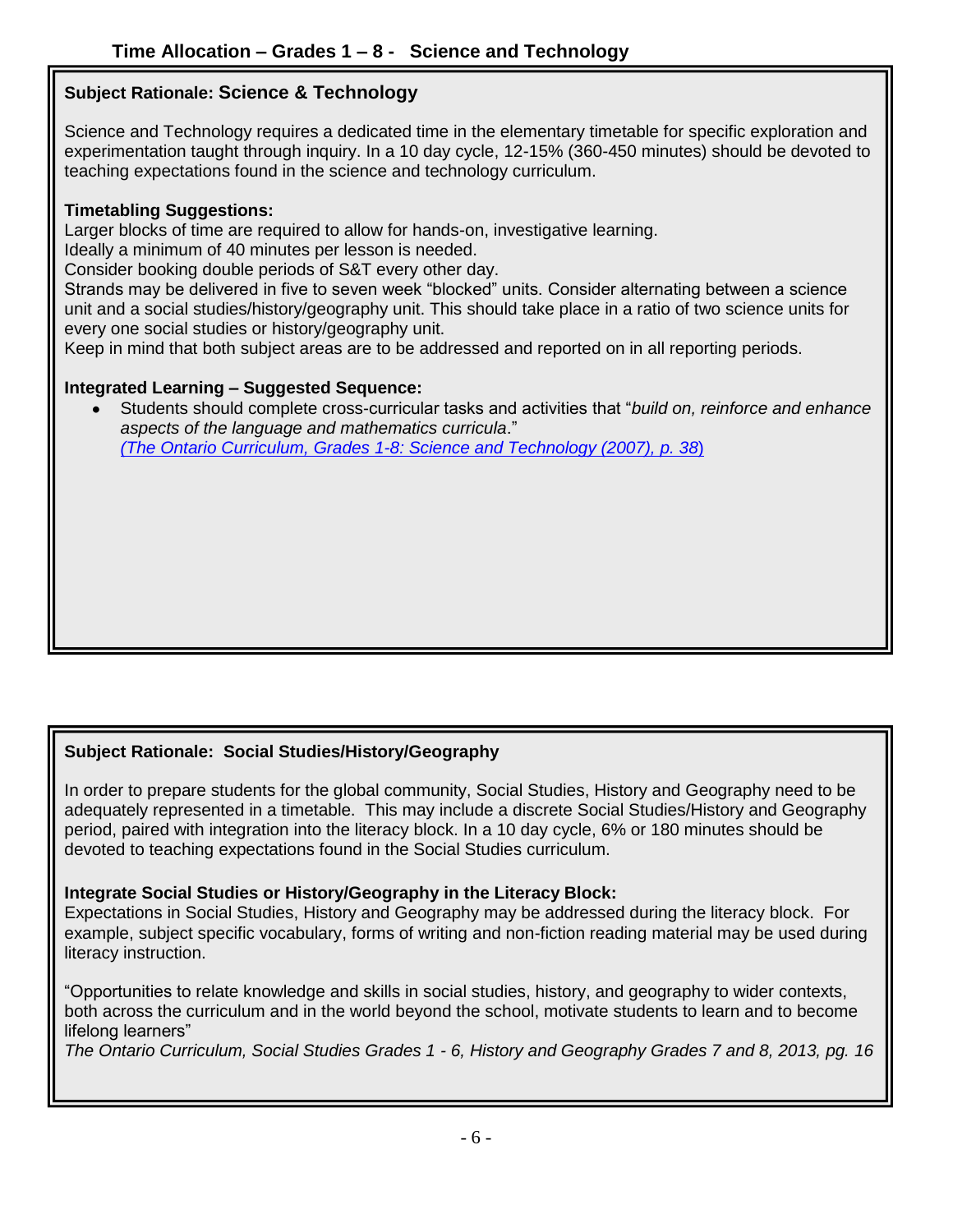## **Time Allocation – Grades 1 – 8 – Health and Physical Education**

#### **Subject Rationale:**

A minimum time of 240 minutes in a 10 day cycle is recommended in order to meet the expectations outlined in the Active Living and Movement and Movement Competence: Skills, Concepts, Strategies strands of the Physical Education Curriculum. *The remainder of the time may be used for DPA and Dance.*

#### **Physical Education:**

- The gymnasium or activity room time should be maximized, and is the preferred location for daily physical activity.
- Activity may also occur in classrooms, empty spaces or outdoors (see *Ontario Safety Guidelines*-DPA pull out section).
- Consider scheduling 30 minutes a day and integrating PE, DPA and Dance during that time.
- This time is not to be scheduled during recess, lunch or breaks.

#### **Health:**

- It is taught in a separate time from the active component of Physical Education.
- It takes place in a location other than the gymnasium/activity room.
- Consider integrating the Healthy Living Strand during the literacy block with instruction and evaluation based on the expectations in the Ontario Curriculum- [Health and Physical Education](http://www.edu.gov.on.ca/eng/curriculum/elementary/health.html)  [\(revised\), Grades 1-8, 2010.](http://www.edu.gov.on.ca/eng/curriculum/elementary/health.html)
- Teachers are encouraged to refer to the OPHEA documents for further support.

#### **Time Allocation – Grades 1 – 8 - The Arts**

#### **Subject Rationale: Dance**

- a two or three week block of time per term, with daily instruction, and an opportunity for students to develop and refine dance compositions is preferable to once a cycle delivery
- an open space clear of obstacles is the preferred location to teach dance
- dance activities may be included as part of the time allotted to DPA, with instruction and evaluation based on the Ontario Curriculum for The Arts

#### **Drama:**

- a two or three week block of time per term with daily instruction and an opportunity for students to develop and refine performances is preferable to once a cycle delivery
- an open space clear of obstacles is the preferred location to teach drama
- drama activities may be included in the literacy block, with instruction and evaluation based on the expectations in the Ontario Curriculum for the Arts

#### **Music:**

- in Primary grades, explicit instruction in Music is most beneficial in shorter, more frequent intervals (e.g., daily or as frequently as possible) and may be included in the literacy block
- Junior and Intermediate students should receive explicit instruction every other day for a minimum of 35 minutes
- a devoted location, free of desks, is necessary for instrumental music

#### **Visual Arts:**

- Visual Arts requires a larger block of consecutive time due to the nature of the materials used and the tasks (e.g., the equivalent of two 60-80 minute blocks per cycle)
- all students should be exposed to drawing, painting, sculpture, and printmaking and have access to suitable resources and space
- skills should be taught explicitly but integration may occur in a variety of other subject areas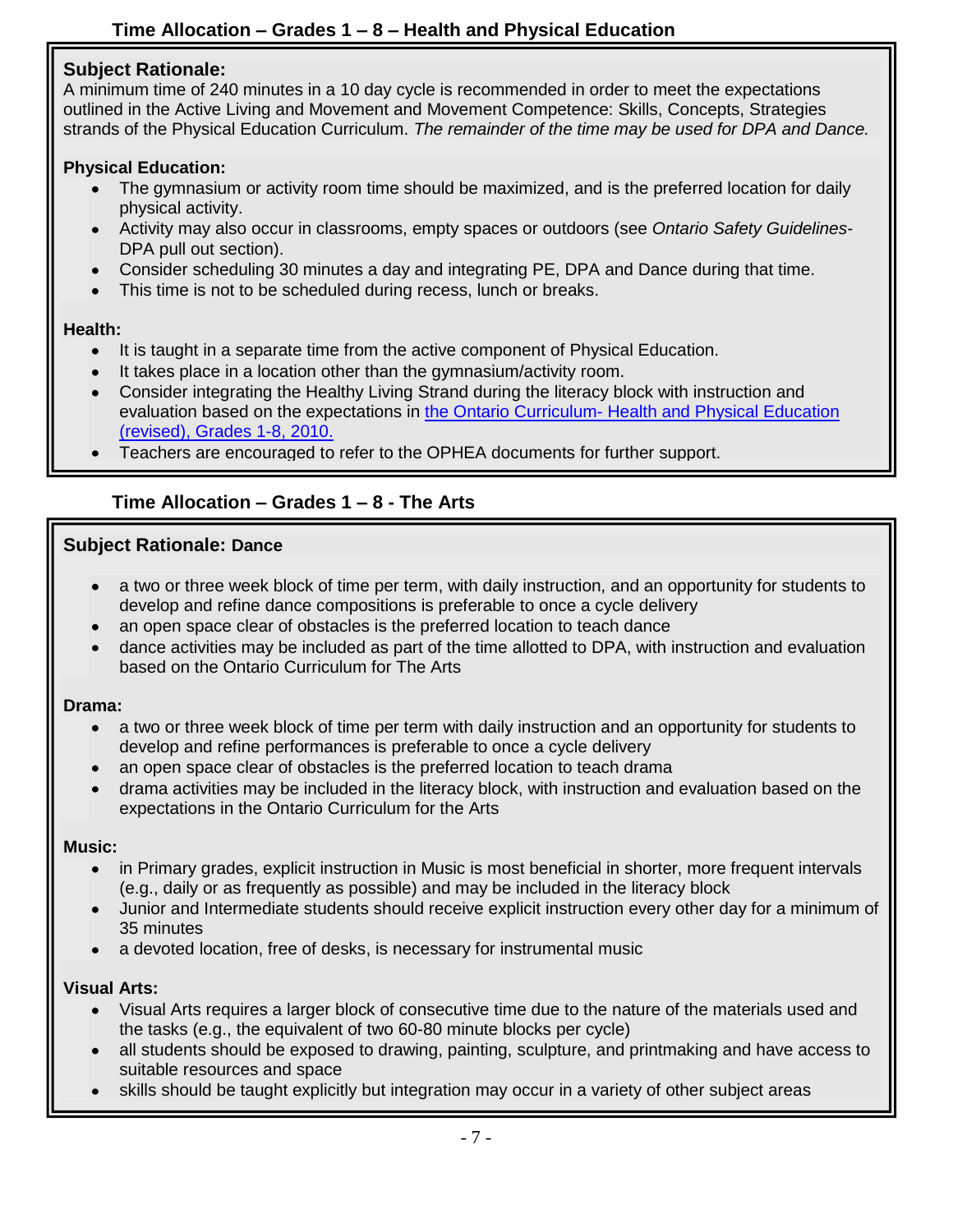**Integration of the curriculum is fundamental** to the design of the elementary curriculum. The percentages found in this document reflect the flexibility that integration allows. When educators apply the principles of expectation-based planning, and cluster overall and specific expectations, subject integration is not only practical, but necessary.

It is important to note that while 100 - 120 minutes per day must be devoted to a literacy block in all elementary classrooms, the content of many subjects may be taught during that block of time.

#### **Teachers may integrate Social Studies and Science and Technology in a variety of ways. Suggestions include:**

integrate with Language, mathematics, the arts and other subject areas when curriculum expectations align. (Examples include non-fiction shared reading, graphing, medieval songs)

## **Teachers may integrate the Arts in a variety of subject areas. Suggestions include:**

- integrate Drama with Literacy by planning a shared reading 5 day cycle to focus on expectations found in the Arts Documents
- integrate Drama with Social Studies by planning 8 10 lessons using expectations found in the Arts document relating to the social studies topic (e.g., Grade 5 – First Nation Peoples and European Explorers – "recreate" Cartier's arrival to North America, Grade 8 – Creating Canada 1850-1890 – "recreate" the Charlottetown Conference featuring the Fathers of Confederation)
- integrate Dance with the time allotted to Physical Education by planning 8 10 lessons of  $\bullet$ dance using expectations found in the Arts documents
- integrate Dance with DPA: active participation can be based on dance expectations

#### **Integrate Information and Communications Technologies (ICT) and Library in a variety of Subject Areas:**

- work with the teacher librarian to use the library during all subject areas to support student learning
- integrate ICT with literacy, numeracy, science and technology or social studies blocks

**N.B. - There is no letter grade/mark on the report card for the use of Information and Communications Technologies (ICT). Comments should be embedded into Language and other subject areas as appropriate.**

**Library and Information Technology should not be reflected on a timetable.**

 $\blacksquare$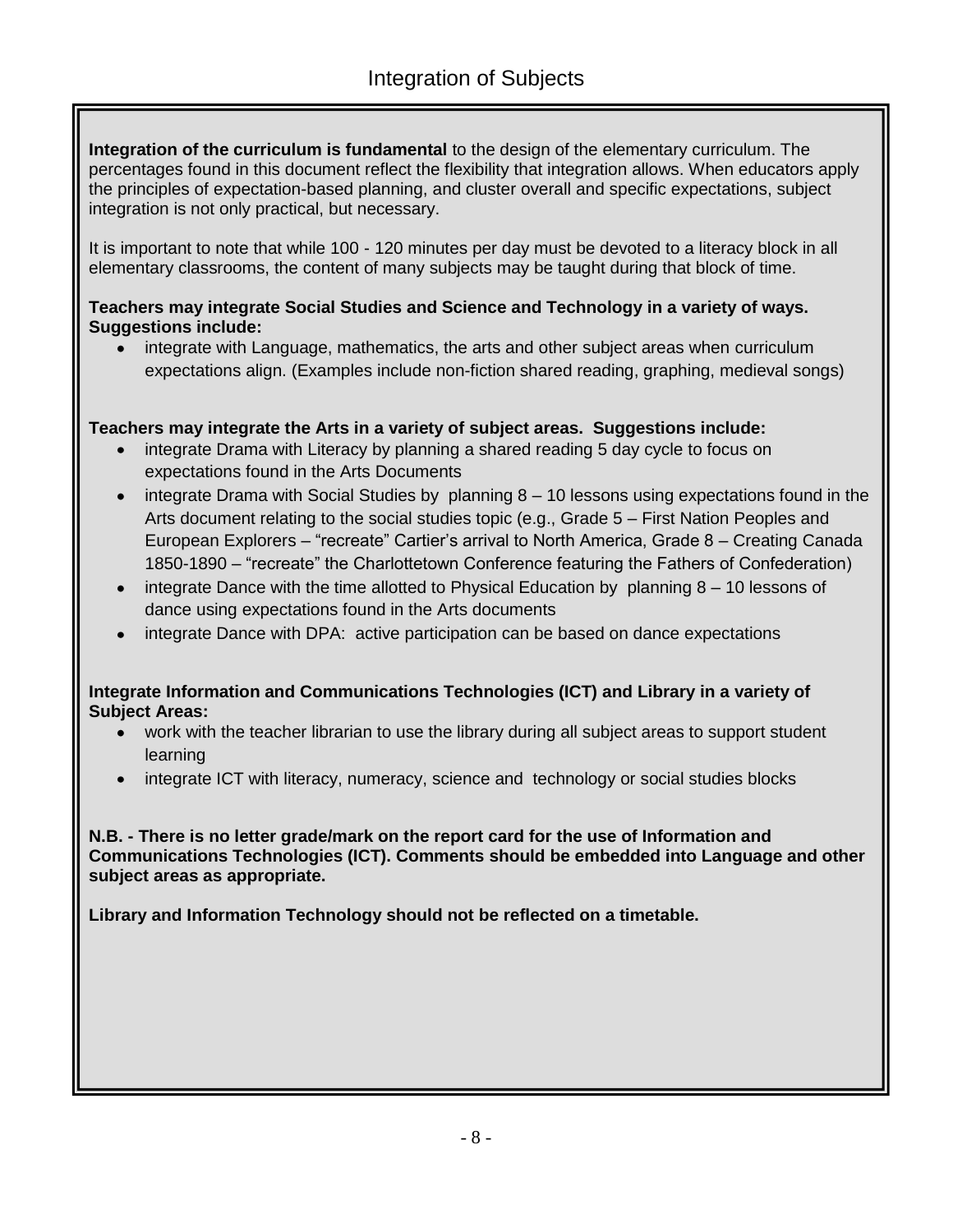#### **Junior and Senior Kindergarten**

|                                                    | <b>Practices</b>                                                                                                                                                                                                                                                                                                             | <b>Emerging/Early Skills and</b><br><b>Comprehensive Strategies</b>                                                                                                                                                                                                                                                                                                                                                                                                                                                                                                                                                                                                                                                                                                                                                                                                                                                             | <b>Resources</b>                                                                                                                                                                                                                                                                                                                                                                                              |
|----------------------------------------------------|------------------------------------------------------------------------------------------------------------------------------------------------------------------------------------------------------------------------------------------------------------------------------------------------------------------------------|---------------------------------------------------------------------------------------------------------------------------------------------------------------------------------------------------------------------------------------------------------------------------------------------------------------------------------------------------------------------------------------------------------------------------------------------------------------------------------------------------------------------------------------------------------------------------------------------------------------------------------------------------------------------------------------------------------------------------------------------------------------------------------------------------------------------------------------------------------------------------------------------------------------------------------|---------------------------------------------------------------------------------------------------------------------------------------------------------------------------------------------------------------------------------------------------------------------------------------------------------------------------------------------------------------------------------------------------------------|
| <b>Communication -</b><br>Language and<br>Literacy | Modelling (explicit)<br>Shared<br>(explicit/embedded)<br>Guided<br>(facilitated/embedded)<br>Independent<br>(facilitated/embedded)<br>*daily planned small,<br>larger groups and with<br>individuals at centers<br>during play-based<br>learning time based on<br>strengths and needs<br>strategically throughout<br>the day | Child-initiated activities - choosing<br>own texts from a variety of<br>genres/ media read by and with<br>the team; writing at centers<br>related to emerging concepts in<br>order to make meaning and send<br>messages facilitated by the team<br>Discrete phonological awareness<br>skills - letter-sound knowledge<br>skills, matching letters to sounds,<br>learning letter names, rhyme,<br>syllables, deletions, segmentation<br>Discrete literacy skills - reading<br>levelled texts; writing messages<br>using developmentally appropriate<br>processes such as, scribble,<br>drawing, phonetic spelling and<br>conventional print to convey<br>meaning and messages<br>Comprehension strategies -<br>making predictions, inferring,<br>questioning, main idea,<br>synthesizing reading with and by<br>the team etc.<br>Oral Language - intentionally<br>planned conversations by the<br>team who interact and document | Kindergarten<br>Years - Writing<br>Phases<br>Kindergarten<br>Years - Reading<br>Kindergarten<br>Years - Oral<br>Language/EPCI<br>The Full-day<br><b>Early Learning</b><br><b>Kindergarten</b><br><b>Program Draft</b><br>2010<br><b>How Learning</b><br><b>Happens</b><br>Speech and<br>Language<br>Pathologists-<br>Phonological<br>Awareness<br>Guides to<br>Effective<br>Instruction in<br>Reading/Writing |
|                                                    |                                                                                                                                                                                                                                                                                                                              | daily their interactions with<br>children; think alouds related to a<br>strategy or concept                                                                                                                                                                                                                                                                                                                                                                                                                                                                                                                                                                                                                                                                                                                                                                                                                                     |                                                                                                                                                                                                                                                                                                                                                                                                               |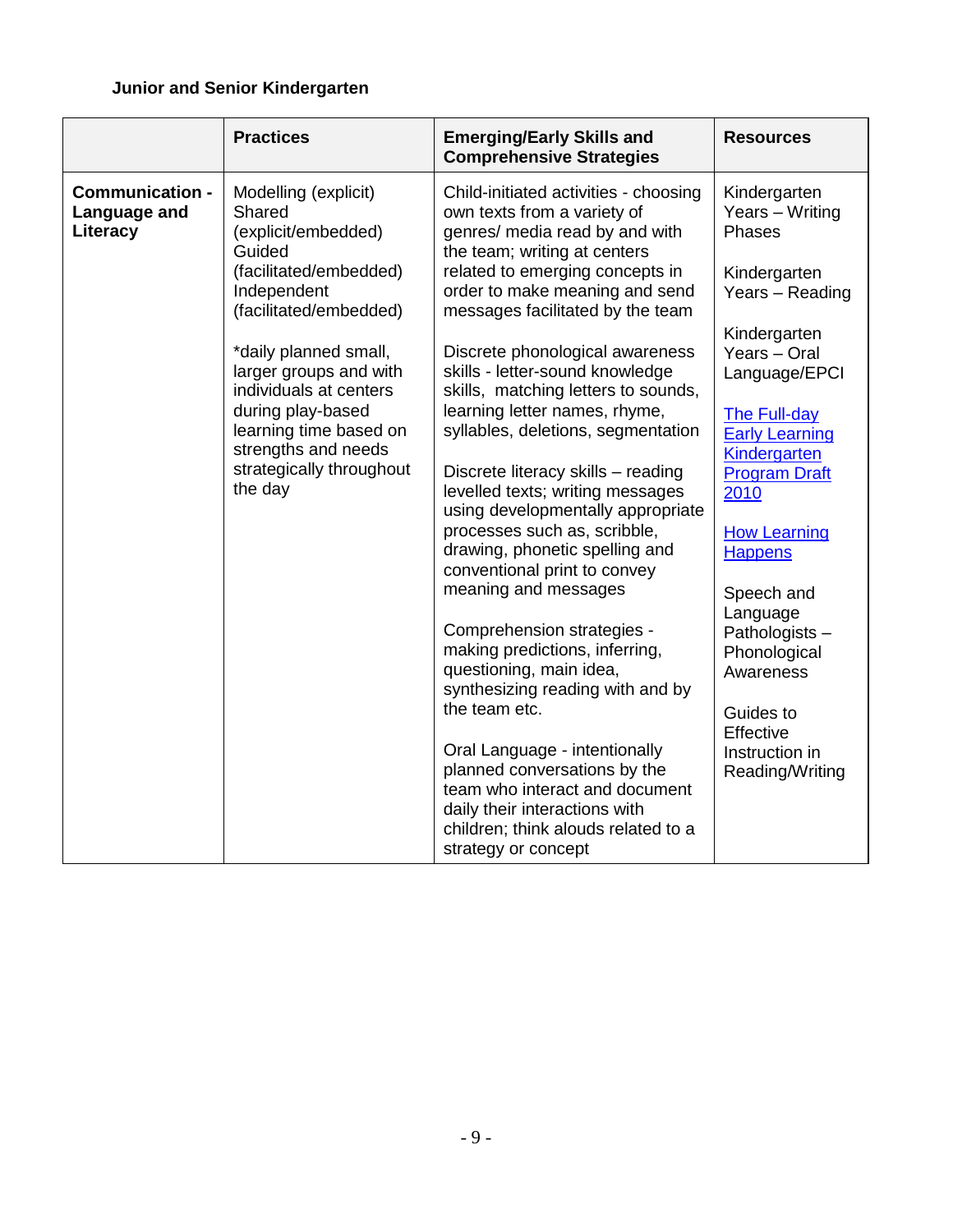| Language,<br><b>Communication</b><br>and Early<br>Numeracy/<br><b>Science</b><br><b>Development</b> | Minds On<br><b>Getting Started</b><br><b>Reflect and Connect</b><br>(consolidation)<br>*daily planned small,<br>larger groups and<br>with individuals at<br>centers during play-<br>based learning time<br>based on strengths<br>and needs<br>strategically<br>throughout the day in<br>focused and<br>embedded lessons | Activating prior knowledge<br>Engaging in the mathematics<br>Reflecting on the process<br>Learning experiences should be<br>hands-on and embedded in a<br>context that is of interest to them<br>guided by the team<br>Children are encouraged to<br>reason, investigate ideas, extend<br>understanding, reflect, and make<br>generalizations. They should also<br>be encouraged to begin to<br>represent their mathematical<br>understandings in ways that are<br>meaningful to them. Some<br>children may begin to represent<br>their thinking on paper, often<br>using pictures and/or numbers<br>and some words; others may use<br>concrete materials. Generic<br>worksheets, however, should not<br>be used.<br>Support young children's learning<br>of mathematics by planning daily<br>hands-on experiences that focus<br>on a particular mathematical<br>concept and by identifying and<br>embedding significant<br>mathematics learning experiences<br>in play, daily routines, and<br>classroom experiences. | Guides to<br>Effective<br>Instruction in<br>Mathematics-<br>Patterning,<br><b>Number Sense</b><br>and Numeration,<br>Measurement,<br>Geometry and<br>Spatial Sense,<br>Probability and<br>Data<br>Management<br><b>Three Part</b><br>Lesson-<br>activation,<br>investigation and<br>consolidation<br><b>Natural Curiosity</b><br><b>The Full-day</b><br>Early<br>Learning<br>Kindergarten<br>Program<br><b>Draft 2010</b> |
|-----------------------------------------------------------------------------------------------------|-------------------------------------------------------------------------------------------------------------------------------------------------------------------------------------------------------------------------------------------------------------------------------------------------------------------------|------------------------------------------------------------------------------------------------------------------------------------------------------------------------------------------------------------------------------------------------------------------------------------------------------------------------------------------------------------------------------------------------------------------------------------------------------------------------------------------------------------------------------------------------------------------------------------------------------------------------------------------------------------------------------------------------------------------------------------------------------------------------------------------------------------------------------------------------------------------------------------------------------------------------------------------------------------------------------------------------------------------------|---------------------------------------------------------------------------------------------------------------------------------------------------------------------------------------------------------------------------------------------------------------------------------------------------------------------------------------------------------------------------------------------------------------------------|
| The Arts                                                                                            | *daily planned small,<br>larger groups and<br>with individuals at<br>centers during play-<br>based learning time<br>based on strengths<br>and needs<br>strategically<br>throughout the day                                                                                                                              | Plan a balanced, differentiated<br>program with appropriate learning<br>experiences that support and<br>promote growth<br>Provide opportunities for children<br>to link new learning<br>with prior knowledge using a<br>variety of materials to represent<br>thinking                                                                                                                                                                                                                                                                                                                                                                                                                                                                                                                                                                                                                                                                                                                                                  | <b>The Full-day</b><br><b>Early Learning</b><br>Kindergarten<br><b>Program Draft</b><br>2010                                                                                                                                                                                                                                                                                                                              |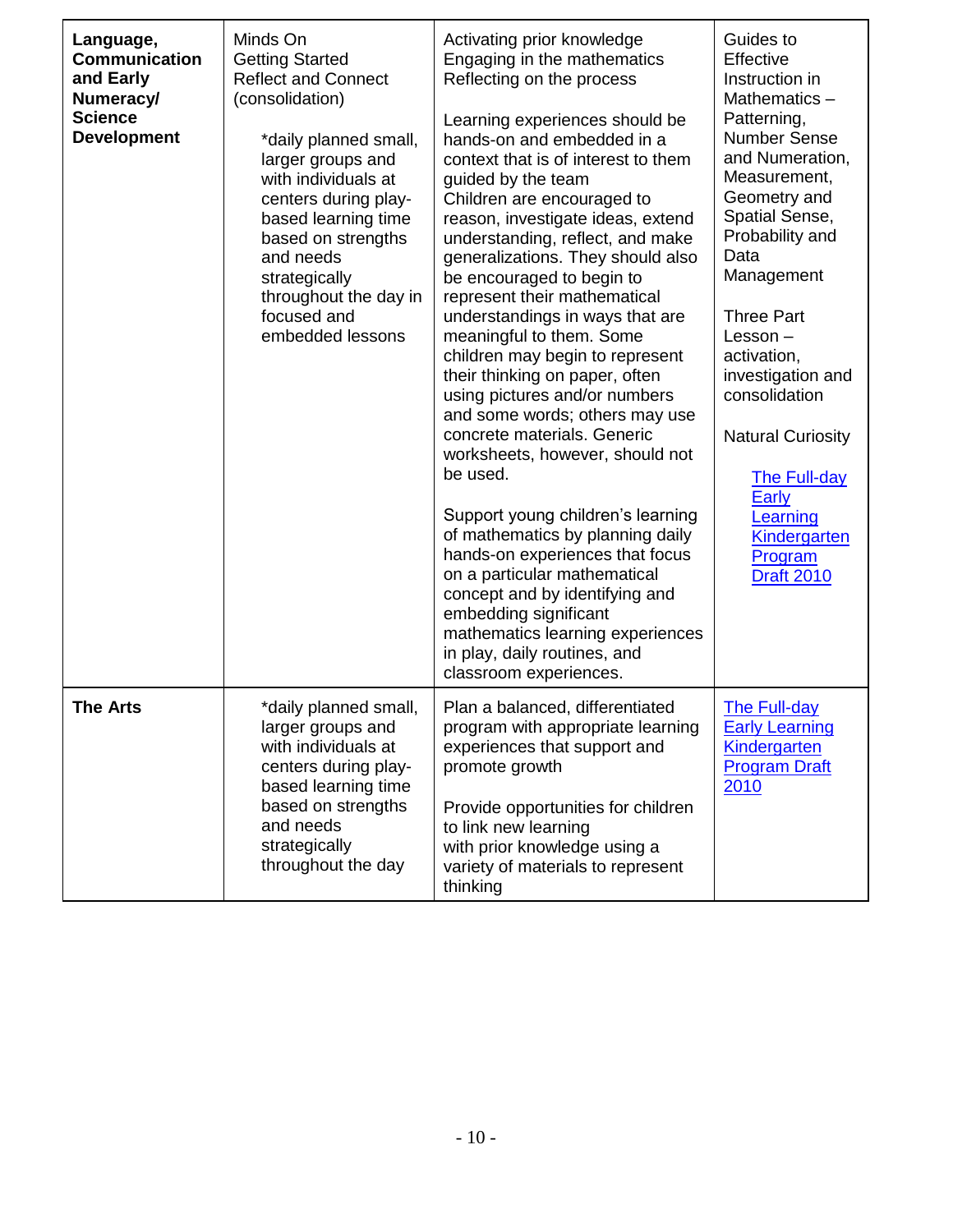| Health/<br><b>Well-being and</b><br><b>Physical Activity</b> | Activate prior knowledge<br>Relate new experiences<br>with prior knowledge<br>*daily planned small,<br>larger groups and<br>with individuals at<br>centers during play-<br>based learning time<br>based on strengths<br>and needs<br>strategically<br>throughout the day | Develop inquiry, critical thinking<br>and reflection skills<br>Health and well-being -<br>encourage potential to experience<br>learning and new challenges in<br>the outdoor environment followed<br>by consolidation of concepts;<br>physically active in alternative<br>ways and improve emotional well-<br>being and mental health i.e.,<br>confidence, resilience, decision-<br>making, ownership, risk-taking,<br>reflection<br>Science - opportunities for study<br>in local, natural and built<br>environments with embedded<br>literacy and numeracy                                                                                                                                                                                                                                                                                                                            | Lens on Outdoor<br>Learning<br>Last Child Left in<br>the Woods<br>I Love Dirt<br>Hands-On<br>Nature:<br><b>Information and</b><br><b>Activities for</b><br><b>Exploring the</b><br><b>Environment</b><br>with Children<br>Let's Go Outside! |
|--------------------------------------------------------------|--------------------------------------------------------------------------------------------------------------------------------------------------------------------------------------------------------------------------------------------------------------------------|-----------------------------------------------------------------------------------------------------------------------------------------------------------------------------------------------------------------------------------------------------------------------------------------------------------------------------------------------------------------------------------------------------------------------------------------------------------------------------------------------------------------------------------------------------------------------------------------------------------------------------------------------------------------------------------------------------------------------------------------------------------------------------------------------------------------------------------------------------------------------------------------|---------------------------------------------------------------------------------------------------------------------------------------------------------------------------------------------------------------------------------------------|
|                                                              |                                                                                                                                                                                                                                                                          | opportunities<br>Personal and Social Development<br>- learning outdoors, field trips,<br>visits and input by community<br>partners<br>Personal and learning skills<br>development in areas such as<br>communication, problem solving,<br>embedded information<br>technology, working with others to<br>develop a sense of community<br>and critical thinking skills<br>Literacy and numeracy<br>development - oral language,<br>charts, maps, flow of the day<br>timetables and instruction;<br>measurement, counting, patterns<br>and cycles<br>Project Based Learning - solve<br>problems through the process of<br>using materials, technology and<br>questions to create a<br>representation of thinking through<br>collaborative practices<br>Inquiry Based Learning -<br>students' interests and questions<br>are collaboratively used to make<br>inquiries across the curriculum | <b>Outdoor Activities</b><br>and Projects to<br>Get You and<br>Your Kids Closer<br>to Nature<br>Imagine<br>Childhood<br><b>ELECT</b><br><b>How Learning</b><br><b>Happens</b>                                                               |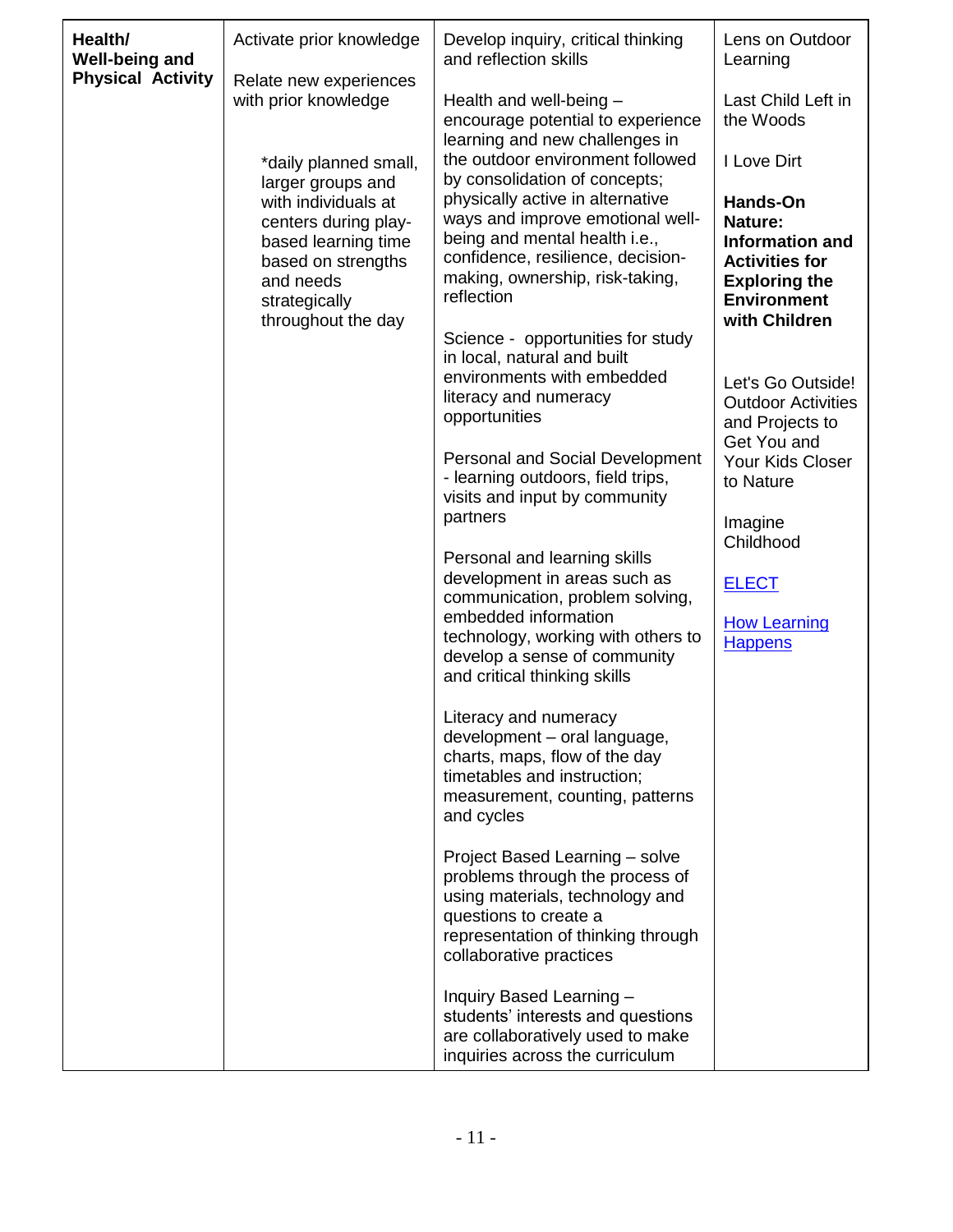## **Primary – Grades 1 – 3**

|                                                                                      | <b>MinimumTime</b><br><b>Allotments</b><br>(10 day cycle)<br>Integration of subjects is<br>necessary | <b>Notes</b>                                                                                                                                                                                                               |
|--------------------------------------------------------------------------------------|------------------------------------------------------------------------------------------------------|----------------------------------------------------------------------------------------------------------------------------------------------------------------------------------------------------------------------------|
| Literacy<br>Language<br><b>Social Studies</b><br>Science<br>Drama<br>Health          | 43%<br>minimum 100<br>minute block<br>daily<br>1000 minutes                                          | Balanced literacy taught daily. See<br>$\bullet$<br><b>Literacy Online</b><br>A variety of subject specific expectations<br>$\bullet$<br>taught.<br>Content may be taught in units of study<br>over the cycle or the term. |
| <b>Numeracy</b><br><b>Mathematics</b><br>Science<br><b>Social Studies</b>            | 20%<br>60 minute block<br>daily<br>600 minutes                                                       | Daily instruction<br>٠<br>Use suggested Organizational<br>Frameworks                                                                                                                                                       |
| <b>Science and</b><br><b>Technology</b>                                              | 12 %<br>360 minutes                                                                                  | Content may be taught in units over the<br>٠<br>cycle or the term                                                                                                                                                          |
| <b>Social Studies</b>                                                                | 6%<br>180 minutes                                                                                    | Content may be taught in units over the<br>cycle or the term                                                                                                                                                               |
| <b>Daily Physical</b><br><b>Activity</b><br>Health<br>Dance<br>Physical<br>Education | 10%<br>300 minutes                                                                                   | 40 minutes of PE every other day or 30<br>$\bullet$<br>minutes a day following curriculum<br>expectations and may include DPA<br>Dance may be taught in units of study<br>$\bullet$<br>once per term                       |
| <b>Arts</b><br><b>Music</b><br>Dance<br>Drama<br><b>Visual Arts</b>                  | 10 %<br>300 minutes                                                                                  | Opportunities to create and perform every<br>other day<br>Minimum of two 60 - 80 minute blocks of<br>time per cycle                                                                                                        |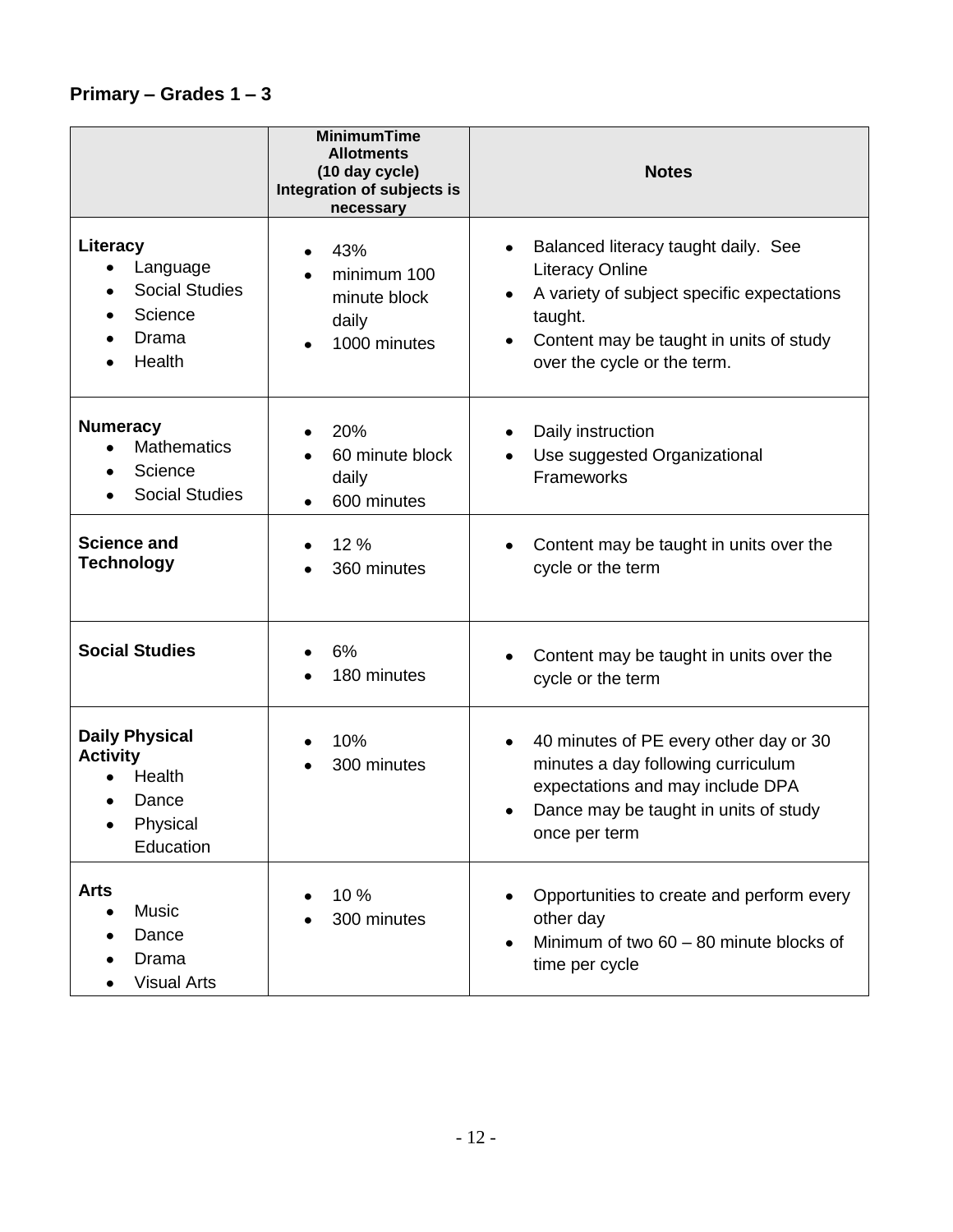## **Junior Division ~ Grades 4 - 6**

|                                                                              | <b>MinimumTime Allotments</b><br>(10 day cycle)<br>Integration of subjects is<br>necessary | <b>Notes</b>                                                                                                                                                                                                     |
|------------------------------------------------------------------------------|--------------------------------------------------------------------------------------------|------------------------------------------------------------------------------------------------------------------------------------------------------------------------------------------------------------------|
| Literacy<br>Language<br><b>Social Studies</b><br>Science<br>Drama<br>Health  | 33%<br>minimum 100<br>minute block daily<br>1000 minutes                                   | Balanced literacy taught daily. See<br><b>Literacy Online</b><br>A variety of subject specific<br>۰<br>expectations taught<br>Content may be taught in units of study<br>$\bullet$<br>over the cycle or the term |
| <b>Numeracy</b><br><b>Mathematics</b><br>Science                             | 20%<br>60 minute block<br>daily<br>600 minutes                                             | Daily instruction<br>$\bullet$<br>Use suggested Organizational<br>Frameworks (link to Frameworks)                                                                                                                |
| <b>Second Language</b><br>French as<br>Second<br>Language<br>Native Language | 12%<br>380 minutes                                                                         | no less than 30 minutes daily (or 48<br>$\bullet$<br>minutes 4 of 5 days or 64 minutes 3 of 5<br>days)                                                                                                           |
| <b>Science and</b><br><b>Technology</b>                                      | 12%<br>360 minutes                                                                         | Content may be taught in units over the<br>cycle or the term.                                                                                                                                                    |
| <b>Social Studies</b>                                                        | 6%<br>180 minutes                                                                          | Content may be taught in units over the<br>$\bullet$<br>cycle or the term                                                                                                                                        |
| <b>Daily Physical Activity</b><br>Physical<br>Education<br>Health<br>Dance   | 10%<br>300 minutes                                                                         | 40 minutes of PE every other day or 30<br>$\bullet$<br>minutes a day following curriculum<br>expectations and may include DPA<br>Dance may be taught in units of<br>study once per term                          |
| <b>Arts</b><br>Music<br>Dance<br>Drama<br><b>Visual Arts</b>                 | 10%<br>300 minutes                                                                         | Opportunities to create and perform<br>every other day<br>Minimum of two 60 - 80 minute blocks<br>$\bullet$<br>of time per cycle                                                                                 |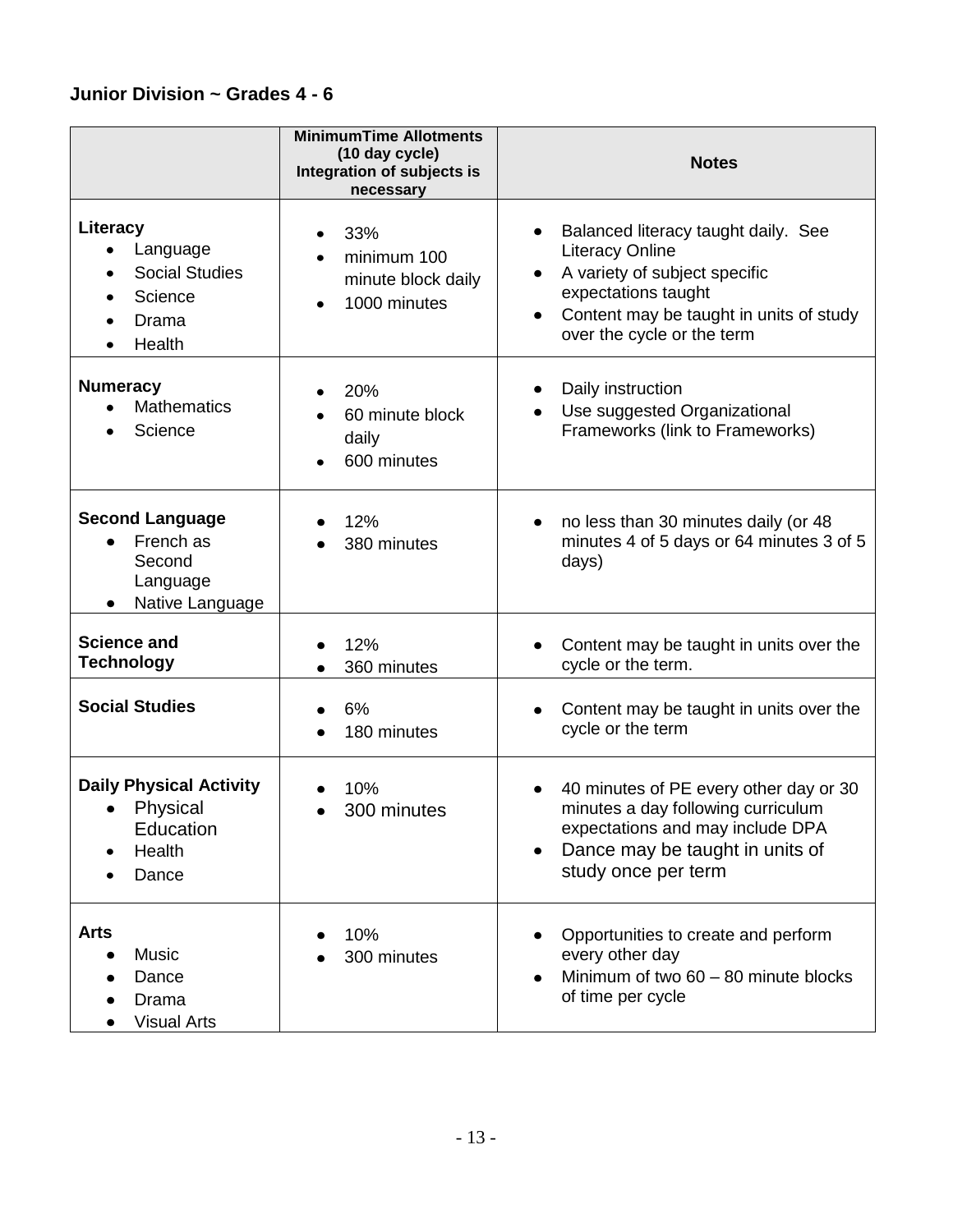|                                                                                                   | <b>MinimumTime Allotments</b><br>(10 day cycle)<br>Integration of subjects is<br>necessary | <b>Notes</b>                                                                                                                                                                                                  |
|---------------------------------------------------------------------------------------------------|--------------------------------------------------------------------------------------------|---------------------------------------------------------------------------------------------------------------------------------------------------------------------------------------------------------------|
| Literacy<br>Language<br>History<br>Geography<br>Science<br>Drama<br>Health                        | 33 %<br>minimum 100<br>minute block daily<br>1000 minutes                                  | Balanced literacy taught daily. See<br><b>Literacy Online</b><br>A variety of subject specific expectations<br>$\bullet$<br>taught.<br>Content may be taught in units of study<br>over the cycle or the term. |
| <b>Numeracy</b><br><b>Mathematics</b><br>Science                                                  | 20 %<br>60 minute block<br>daily<br>600 minutes                                            | Daily instruction<br>Use suggested Organizational<br>Frameworks                                                                                                                                               |
| <b>Second Language</b><br>French as a<br>Second<br>Language<br><b>Native</b><br>Language          | 12%<br>380 minutes                                                                         | No less than 30 minutes daily (or 48<br>$\bullet$<br>minutes 4 of 5 days or 64 minutes 3 of 5<br>days)                                                                                                        |
| <b>Science and</b><br><b>Technology</b>                                                           | 12 %<br>360 minutes                                                                        | Content may be taught in units over the<br>cycle or the term                                                                                                                                                  |
| <b>History/Geography</b>                                                                          | 6 %<br>180 minutes                                                                         | Content may be taught in units over the<br>cycle or the term                                                                                                                                                  |
| <b>Daily Physical</b><br><b>Activity</b><br>Physical<br>$\bullet$<br>Education<br>Health<br>Dance | 10%<br>300 minutes                                                                         | 40 minutes of PE every other day or 30<br>minutes a day following curriculum<br>expectations and may include DPA<br>Dance may be taught in units of study<br>once per term                                    |
| <b>Arts</b><br>Music<br>Dance<br>Drama<br><b>Visual Arts</b>                                      | 10 %<br>300 minutes                                                                        | Opportunities to create and perform every<br>other day<br>Minimum of two 60 - 80 minute blocks of<br>time per cycle                                                                                           |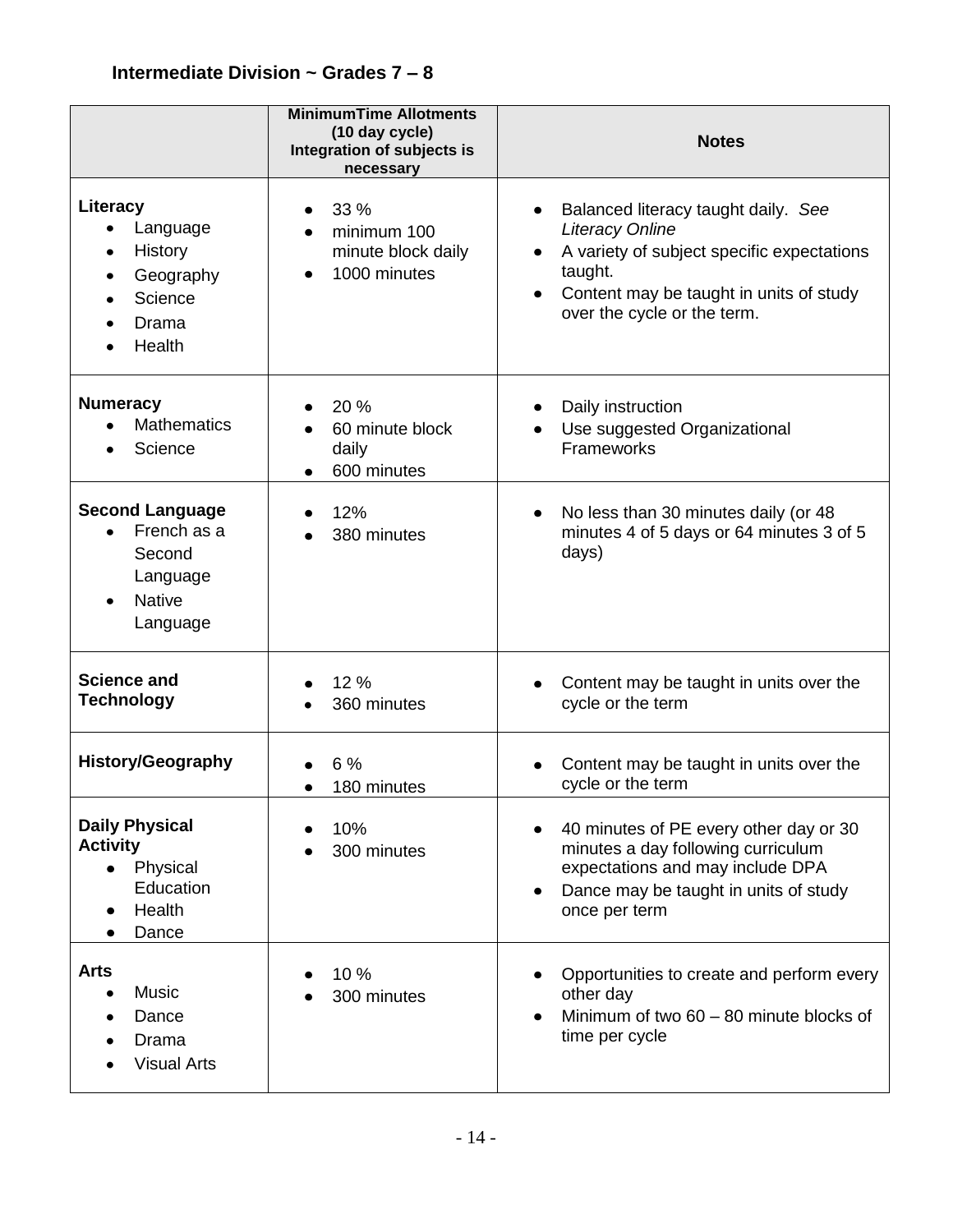#### Timetabling Considerations/Check List Administrators may want to include additional school based considerations

| <b>Considerations</b>                                                                                                                                                            |
|----------------------------------------------------------------------------------------------------------------------------------------------------------------------------------|
| 100 minute Literacy Blocks                                                                                                                                                       |
| 60 minute Numeracy Blocks                                                                                                                                                        |
| <b>Mandatory DPA</b>                                                                                                                                                             |
| Mandatory requirements for French/Native Languages                                                                                                                               |
| Evidence of integration of subjects                                                                                                                                              |
| A minimal number of teacher contacts                                                                                                                                             |
| Only reportable subjects reflected on timetables. Library and Information and<br>Communications Technologies (ICT) are integrated into all areas of the curriculum.              |
| Exchanges which reflect consistency and a reportable subject but do not include<br>piecemeal assignments, such as one strand of Mathematics or Language.                         |
| Language and Mathematics being taught by the same teacher.                                                                                                                       |
| Any subjects not assigned to the homeroom teacher are being delivered<br>consistently and reflect a reportable subject. French, Arts, Health or Physical<br>Education are ideal. |
| Have avoided piecemeal assignments (e.g., one period or strand of math, or<br>language).                                                                                         |
| Homeroom teachers with their students at the beginning and the end of the day,<br>whenever possible.                                                                             |
|                                                                                                                                                                                  |
|                                                                                                                                                                                  |
|                                                                                                                                                                                  |

#### **Communication and collaboration among staff members are essential for successful exchanges and meeting student needs.**